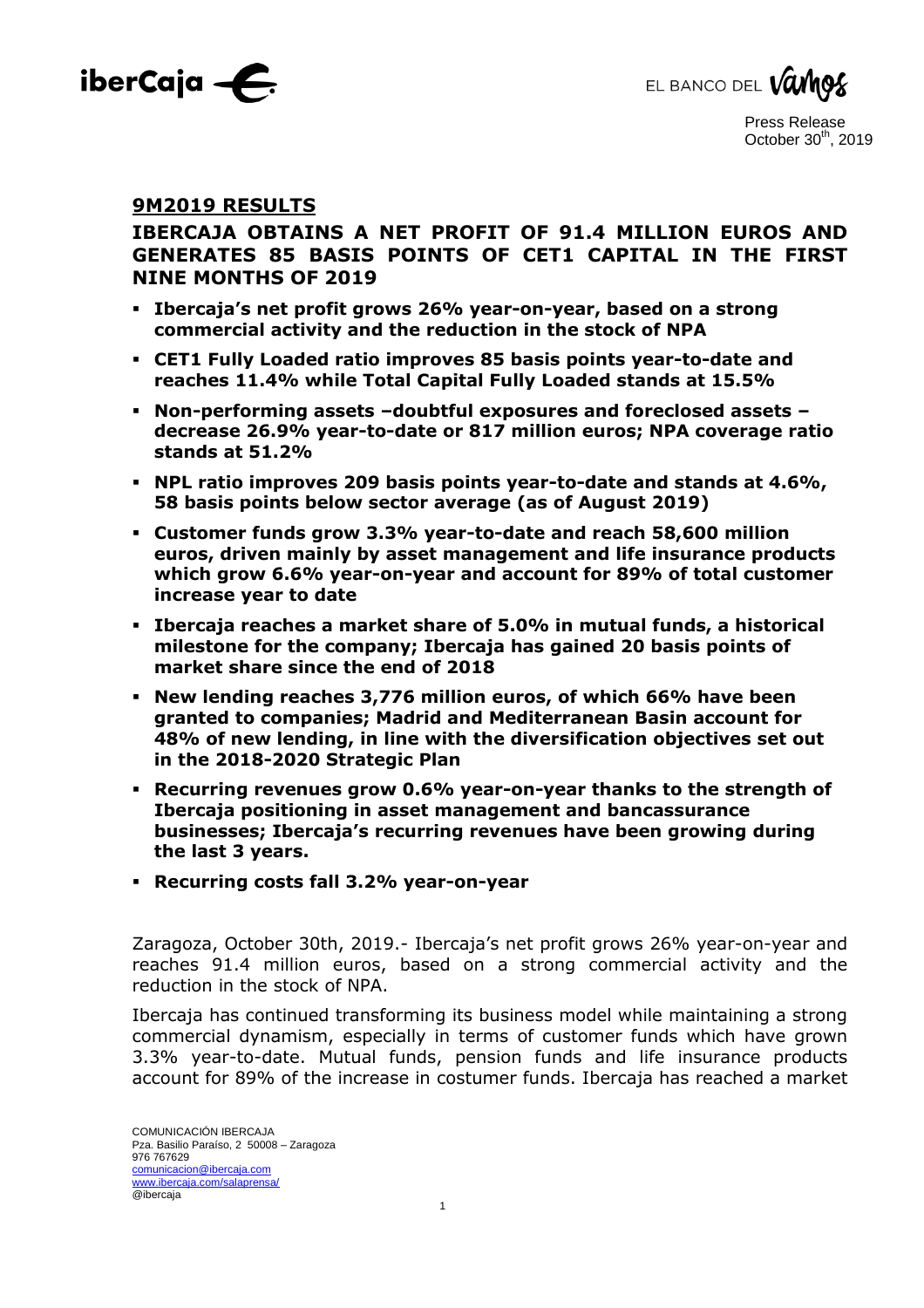



share of 5.0% in mutual funds, a historical milestone for the company. Ibercaja has gained 20 basis points of market share since the end of 2018 in this segment.

Recurring revenues maintain the positive trend initiated 3 years ago and grow 0.6% reaching 703 million euros.

Recurring costs fall 3.2% year-on-year, helping to reach a 7.7% year-on-year increase in the recurring profit before provisions.

Additionally, Ibercaja has reduced the stock of non-performing assets by 26.9% year-on-year and generated 85 basis points of capital year to date.

#### **Asset management business drives customer funds growth**

As of September 2019, total customer funds managed by Ibercaja stood at 58,637 million euros, 1,871 million euros more than in December 2018, representing a year-to-date growth of 3.3%. This growth is based on a sound evolution of customer funds in Madrid and Mediterranean Basin with a 5.6% year-to-date increase or 729 million euros.

Ibercaja has continued increasing its assets under management and life insurance products. These products have grown 6.6% year-to-date (1,665 million euros) and amount to 26,890 million euros. The increase in these products accounts for 89% of total customer funds growth since the end of 2018.

The evolution in mutual funds has been outstanding. The stock of mutual funds grows 9.6% year-to-date reaching 13,500 million euros. As a result of this growth, Ibercaja reaches a market share of 5.0% in mutual funds, a historical milestone for the company. Ibercaja has gained 20 basis points of market share since the end of 2018.



Ibercaja's recognized advisory capabilities, together with the products and quality in the management of the Financial Group's companies, constitute a relevant competitive advantage in the current scenario of negative interest rates and the uncertainty regarding economic growth.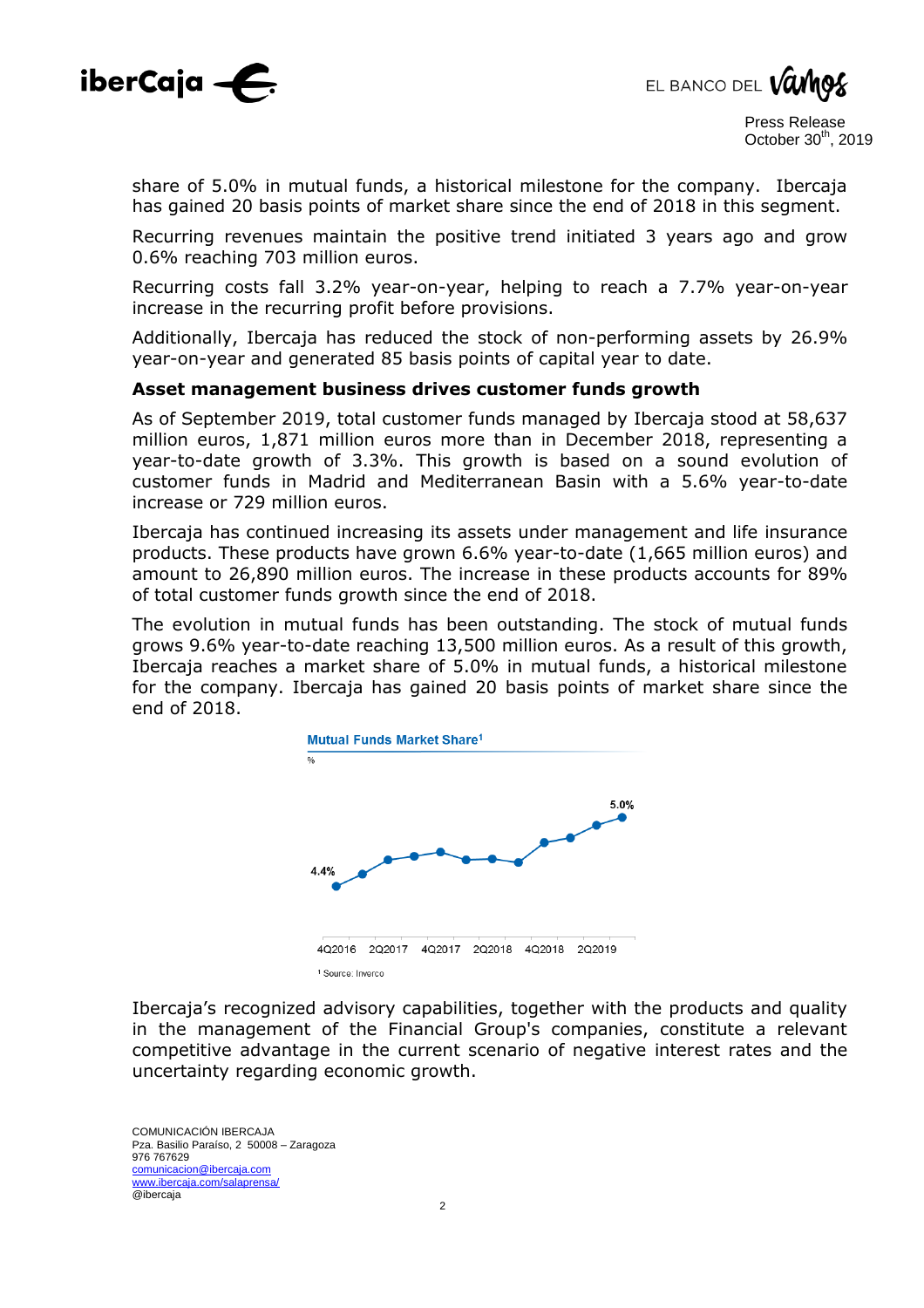



## **Loans to companies account for 66% of the new lending operations**

Ibercaja has granted 3,776 million euros in new loans during the first nine months of 2019. Companies account for 66% of new lending.

Geographically, Madrid & Mediterranean Basin account for 48% of the new loan production; this level stands in line with the growth strategy that the Company is pursuing in these markets, which are the most dynamic ones in the Spanish economy.

Furthermore, accumulated working capital financing in the first nine months of 2019 has grown by 11.3% year-on-year, to 5,645 million euros.

#### **Recurring revenues grow for a third year in a row**

Net interest margin reaches 415.6 million euros, a 0.8% year-on-year decrease due to a lower contribution from the ALCO portfolio. Customer income, the difference between credit revenues and deposits costs, grows 3.2% year-on-year.

Additionally, net fee income rises 2.8% year-on-year to 287.6 million euros driven by commissions related to asset management and bancassurance businesses (+8.8% year-on-year). This source of revenues represents 60.5% of total net fee income.

As a result, recurring revenues (net interest margin + net fee income) reaches 703 million euros, a 0.6% increase vs. the first nine months of 2018. Ibercaja has been able to increase its recurring revenues for a third year in a row.



Total operating costs fall 13.7% year-on-year after the non-recurring costs of the first quarter of 2018. In that quarter, the Bank registered a 55.5 million euros expense related to the redundancy plan agreed with the majority of worker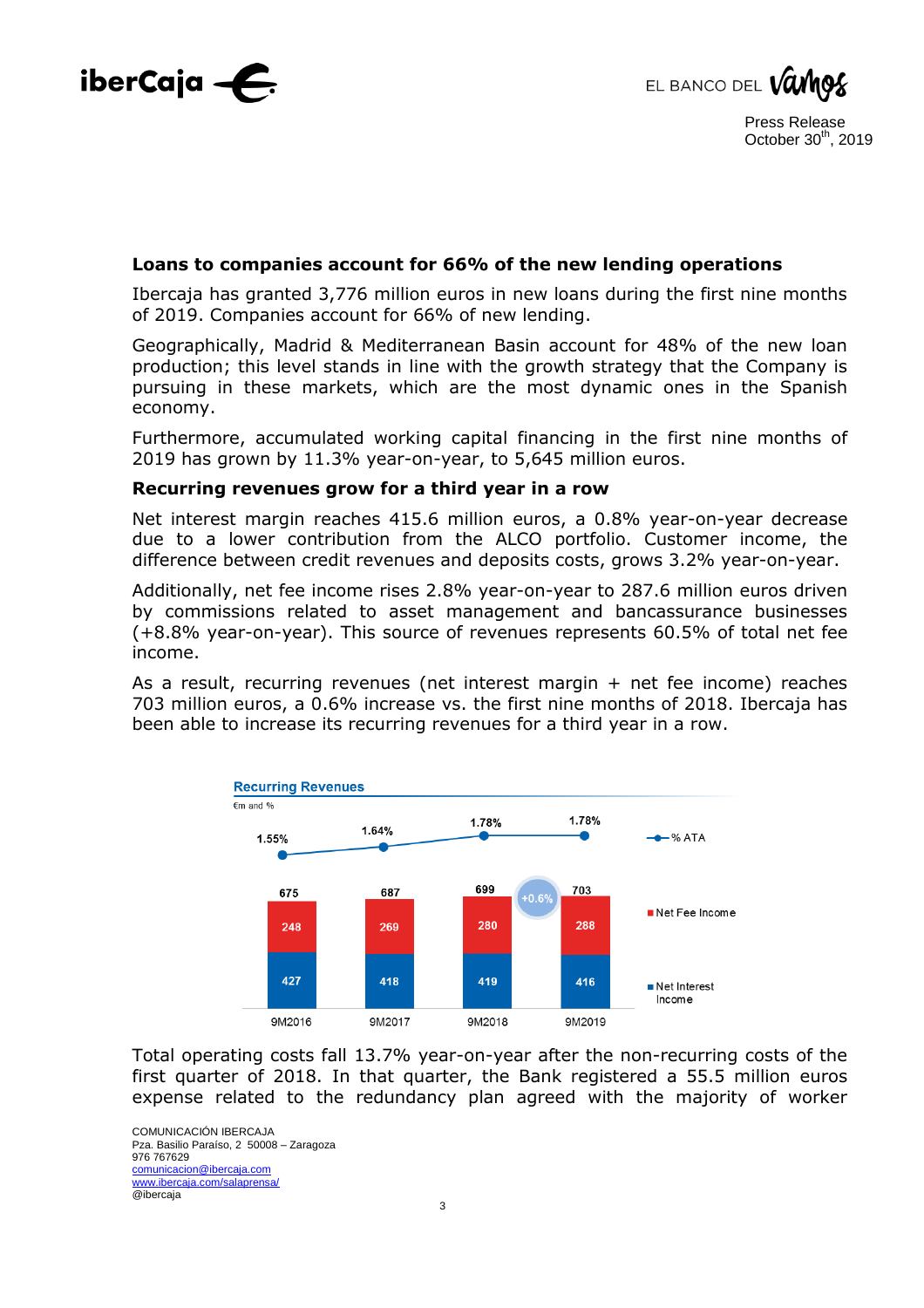



representatives in 2017. Excluding the costs related to the redundancy plan, recurring costs decrease 3.2% year-on-year.

As a result, Ibercaja has improved its result before provisions by 23.8% in the first nine months of 2019, reaching 288.7 million euros.

Ibercaja's recurring profit before provisions (net interest margin + net fee income - recurring operating expenses) grows 7.7% year-on-year to 262 million euros.

The improvement in the economic situation, the active management of the nonperforming assets carried out by the Bank and the levels of coverage achieved, thanks to the provisioning effort made in previous years, allow the cost of risk to stand at 43 basis points.

The ongoing dynamism of activity with customers, the lack of extraordinary expenses and the non-performing assets reduction allow Ibercaja to post a net profit of 91.4 million euros for the first nine months of 2019, which represents a 26% year-on-year increase.

#### **NPL ratio stands 58 basis points below sector average**

Non-performing assets (doubtful + foreclosed assets) decrease 26.9% year-todate (817 million euros). As of September 2019, the stock of non-performing assets stands at 2,225 million euros.

NPL ratio improves 209 basis points year-to-date and stands at 4.6%, 58 basis points below sector average.



Ibercaja's NPA coverage ratio stands at 51.2%.

The reduction in gross non-performing assets together with the provisioning effort have allowed for a decrease in the Bank's net non-performing exposure of 391 million euros, which represents a 26.5% year-to-date reduction. As a percentage of total assets, net non-performing assets stand at 2.1%, 75 basis points lower than December 2018.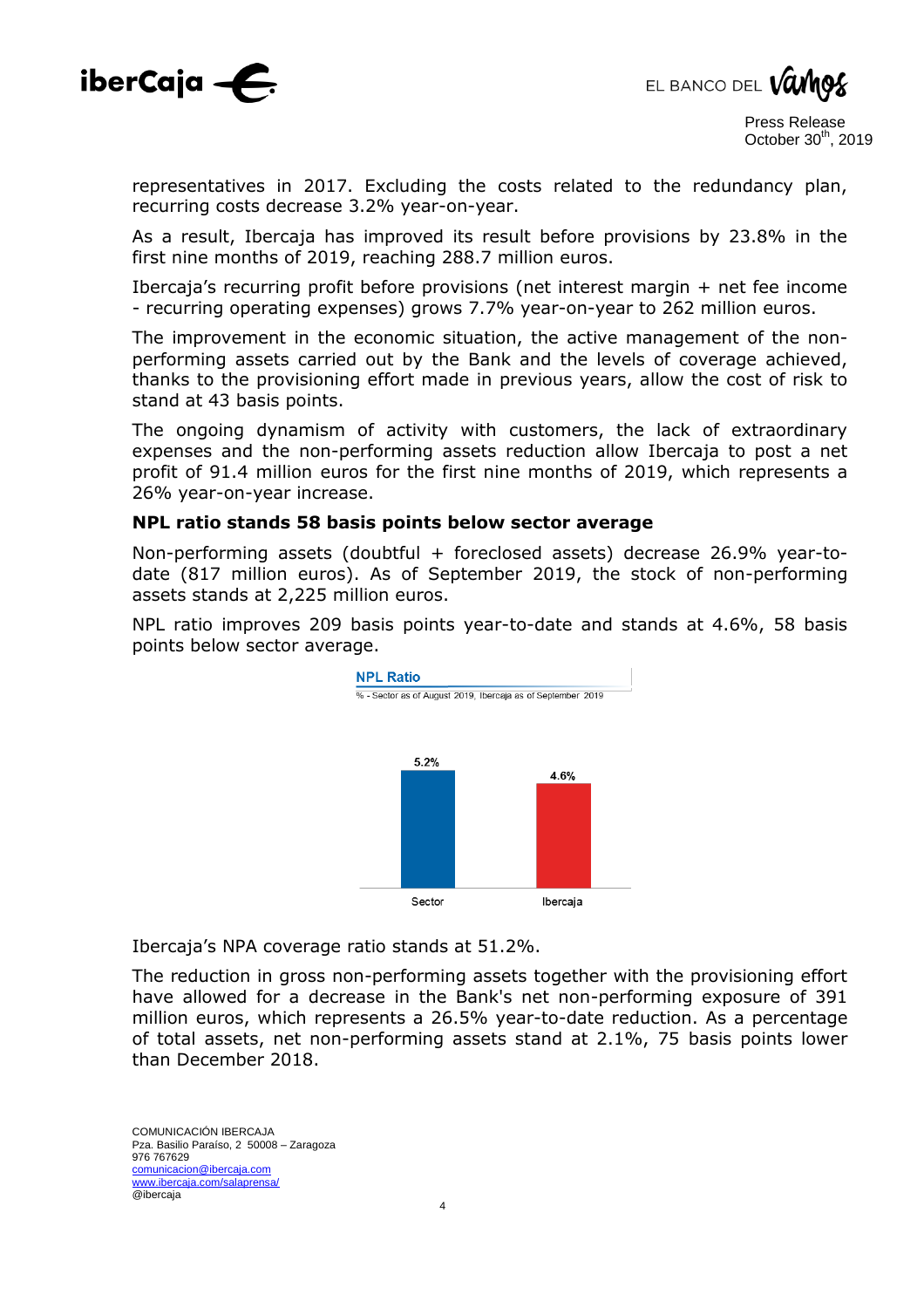



#### **Continuous improvement in solvency levels**

Ibercaja has generated 85 basis points of capital in the first nine months of 2019. As a result, CET1 Fully-Loaded ratio stands at 11.4% and Total Capital Fully-Loaded ratio reaches 15.2%.



In Phased-In terms, CET1 and Total Capital ratios stand at 12.3% and 16.4% respectively, more than 300 basis points above SREP requirements for 2019 in both cases (9% and 12.5%, respectively).

Moreover, available liquid assets represent 20.7% of total assets giving Ibercaja a strong liquidity position. Additionally, Ibercaja shows a prudent funding profile with customer deposits accounting for 79% of gross external funding.